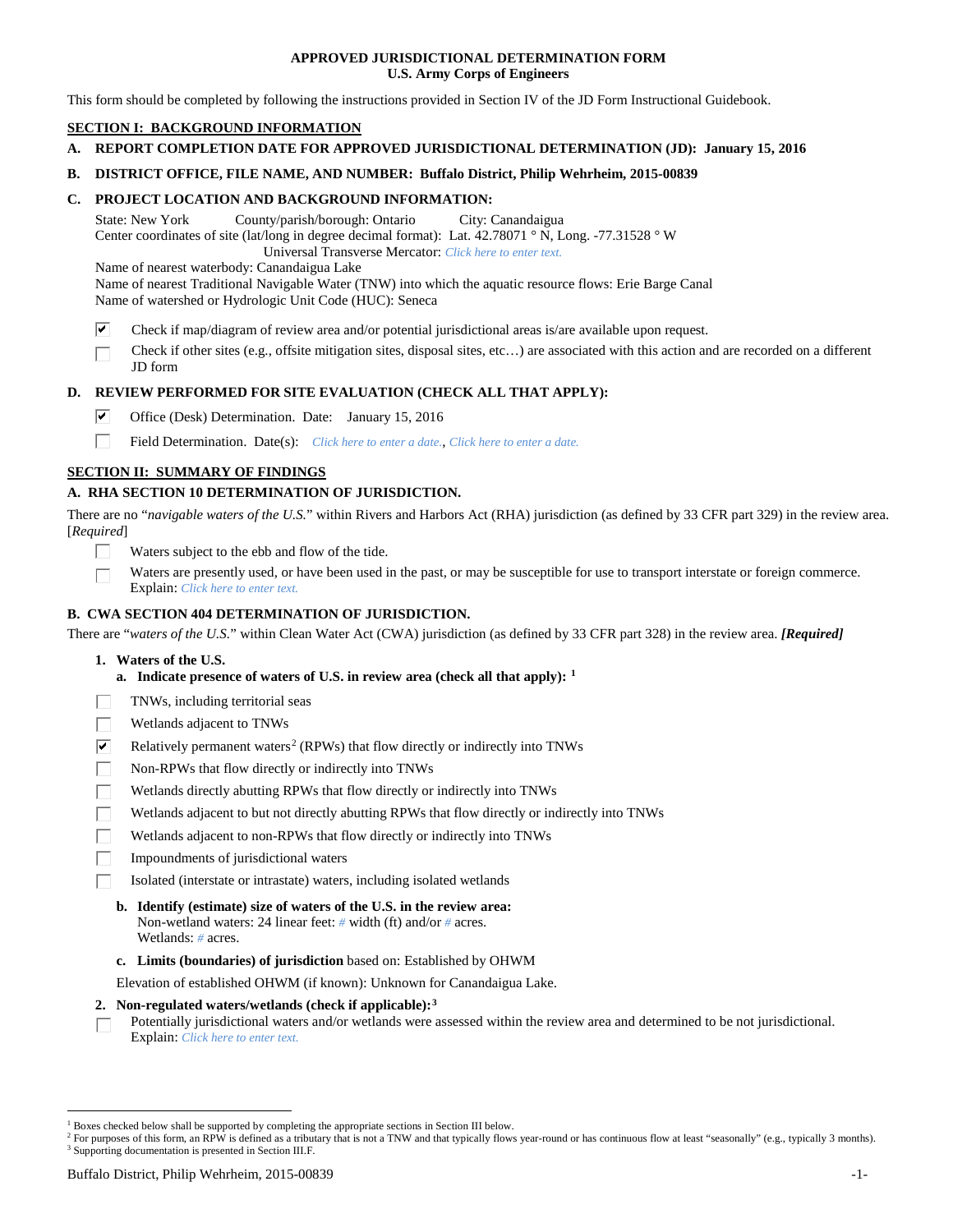# **SECTION III: CWA ANALYSIS**

## **A. TNWs AND WETLANDS ADJACENT TO TNWs**

**The agencies will assert jurisdiction over TNWs and wetlands adjacent to TNWs. If the aquatic resource is a TNW, complete Section III.A.1 and Section III.D.1. only; if the aquatic resource is a wetland adjacent to a TNW, complete Sections III.A.1 and 2 and Section III.D.1.; otherwise, see Section III.B below**.

- **1. TNW**  Identify TNW: *Click here to enter text.*
	- Summarize rationale supporting determination: *Click here to enter text.*
- **2. Wetland adjacent to TNW** Summarize rationale supporting conclusion that wetland is "adjacent": *Click here to enter text.*

# **B. CHARACTERISTICS OF TRIBUTARY (THAT IS NOT A TNW) AND ITS ADJACENT WETLANDS (IF ANY):**

**This section summarizes information regarding characteristics of the tributary and its adjacent wetlands, if any, and it helps determine whether or not the standards for jurisdiction established under Rapanos have been met.** 

**The agencies will assert jurisdiction over non-navigable tributaries of TNWs where the tributaries are "relatively permanent waters" (RPWs), i.e. tributaries that typically flow year-round or have continuous flow at least seasonally (e.g., typically 3 months). A wetland that directly abuts an RPW is also jurisdictional. If the aquatic resource is not a TNW, but has year-round (perennial) flow, skip to Section III.D.2. If the aquatic resource is a wetland directly abutting a tributary with perennial flow, skip to Section III.D.4.**

**A wetland that is adjacent to but that does not directly abut an RPW requires a significant nexus evaluation. Corps districts and EPA regions will include in the record any available information that documents the existence of a significant nexus between a relatively permanent tributary that is not perennial (and its adjacent wetlands if any) and a traditional navigable water, even though a significant nexus finding is not required as a matter of law.**

**If the waterbody[4](#page-1-0) is not an RPW, or a wetland directly abutting an RPW, a JD will require additional data to determine if the waterbody has a significant nexus with a TNW. If the tributary has adjacent wetlands, the significant nexus evaluation must consider the tributary in combination with all of its adjacent wetlands. This significant nexus evaluation that combines, for analytical purposes, the tributary and all of its adjacent wetlands is used whether the review area identified in the JD request is the tributary, or its adjacent wetlands, or both. If the JD covers a tributary with adjacent wetlands, complete Section III.B.1 for the tributary, Section III.B.2 for any onsite wetlands, and Section III.B.3 for all wetlands adjacent to that tributary, both onsite and offsite. The determination whether a significant nexus exists is determined in Section III.C below.**

**1. Characteristics of non-TNWs that flow directly or indirectly into TNW**

**(i) General Area Conditions:**

Watershed size: *# Choose an item.* Drainage area: *# Choose an item.*

Average annual rainfall: *#* inches Average annual snowfall: *#* inches

## **(ii) Physical Characteristics:**

- (a) Relationship with TNW:
	- Tributary flows directly into TNW. Г.

Tributary flows through *Choose an item.* tributaries before entering TNW.

Project waters are *Choose an item.* river miles from TNW. Project waters are *Choose an item.* river miles from RPW. Project waters are *Choose an item.* aerial (straight) miles from TNW. Project waters are *Choose an item.* aerial (straight) miles from RPW. Project waters cross or serve as state boundaries. Explain: *Click here to enter text.*

Identify flow route to TNW[5:](#page-1-1) *Click here to enter text.* Tributary stream order, if known: *Click here to enter text.*

(b) General Tributary Characteristics (check all that apply):

**Tributary** is:  $\Box$  Natural

- Artificial (man-made). Explain: *Click here to enter text.*
- Manipulated (man-altered). Explain: *Click here to enter text.*

<span id="page-1-1"></span><span id="page-1-0"></span><sup>&</sup>lt;sup>4</sup> Note that the Instructional Guidebook contains additional information regarding swales, ditches, washes, and erosional features generally and in the arid West. <sup>5</sup> Flow route can be described by identifying, e.g., tributary a, which flows through the review area, to flow into tributary b, which then flows into TNW.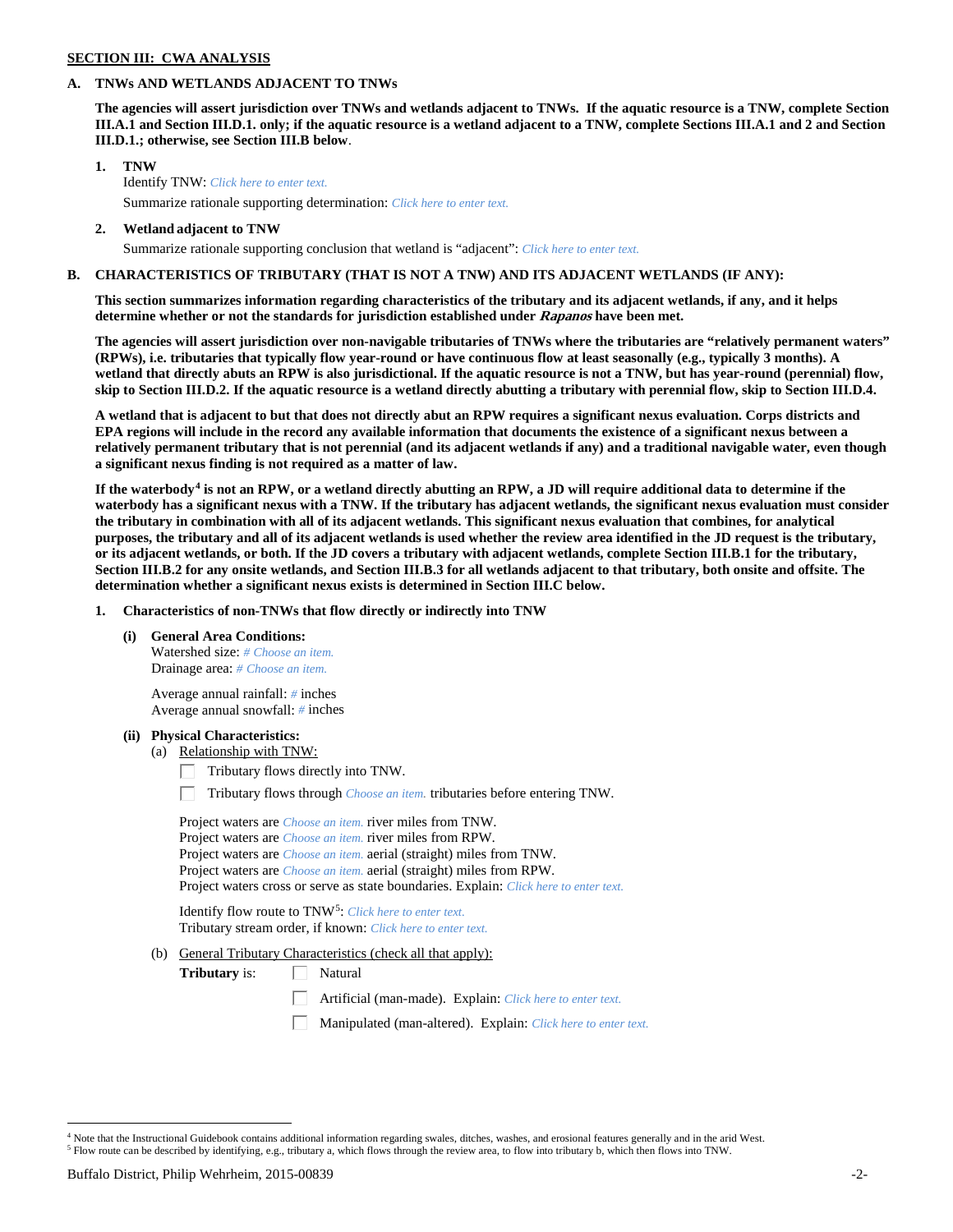| Tributary properties with respect to top of bank (estimate):<br>Average width: # feet<br>Average depth: $#$ feet<br>Average side slopes: Choose an item.                                                                                                                                                                                                                                                                                                                                                                                                                                                                                                                                                                     |
|------------------------------------------------------------------------------------------------------------------------------------------------------------------------------------------------------------------------------------------------------------------------------------------------------------------------------------------------------------------------------------------------------------------------------------------------------------------------------------------------------------------------------------------------------------------------------------------------------------------------------------------------------------------------------------------------------------------------------|
| Primary tributary substrate composition (check all that apply):<br><b>Silts</b><br>Sands<br>Concrete<br>Cobbles<br>Gravel<br>Muck<br>Bedrock<br>Vegetation. Type/% cover: Click here to enter text.<br>H<br>Other. Explain: Click here to enter text.                                                                                                                                                                                                                                                                                                                                                                                                                                                                        |
| Tributary condition/stability [e.g., highly eroding, sloughing banks]. Explain: Click here to enter text.<br>Presence of run/riffle/pool complexes. Explain: Click here to enter text.<br>Tributary geometry: Choose an item.<br>Tributary gradient (approximate average slope): #%                                                                                                                                                                                                                                                                                                                                                                                                                                          |
| $(c)$ Flow:<br>Tributary provides for: Choose an item.<br>Estimate average number of flow events in review area/year: Choose an item.<br>Describe flow regime: Click here to enter text.<br>Other information on duration and volume: Click here to enter text.                                                                                                                                                                                                                                                                                                                                                                                                                                                              |
| <b>Surface flow is:</b> Choose an item. <b>Characteristics:</b> Click here to enter text.                                                                                                                                                                                                                                                                                                                                                                                                                                                                                                                                                                                                                                    |
| Subsurface flow: Choose an item. Explain findings: Click here to enter text.<br>Dye (or other) test performed: Click here to enter text.                                                                                                                                                                                                                                                                                                                                                                                                                                                                                                                                                                                     |
| Tributary has (check all that apply):<br>Bed and banks<br>OHWM <sup>6</sup> (check all indicators that apply):<br>clear, natural line impressed on the bank $\Box$<br>the presence of litter and debris<br>changes in the character of soil<br>destruction of terrestrial vegetation<br>the presence of wrack line<br>shelving<br>vegetation matted down, bent, or absent<br>sediment sorting<br>leaf litter disturbed or washed away<br>scour<br>sediment deposition<br>multiple observed or predicted flow events<br>water staining<br>abrupt change in plant community Click here to enter text.<br>other (list): Click here to enter text.<br>$\Box$ Discontinuous OHWM. <sup>7</sup> Explain: Click here to enter text. |
| If factors other than the OHWM were used to determine lateral extent of CWA jurisdiction (check all that apply):<br>High Tide Line indicated by:<br>Mean High Water Mark indicated by:<br>L<br>oil or scum line along shore objects<br>survey to available datum;<br>fine shell or debris deposits (foreshore)<br>physical markings;<br>physical markings/characteristics<br>vegetation lines/changes in vegetation types.<br>tidal gauges<br>other (list): Click here to enter text.                                                                                                                                                                                                                                        |
| (iii) Chemical Characteristics:                                                                                                                                                                                                                                                                                                                                                                                                                                                                                                                                                                                                                                                                                              |

Characterize tributary (e.g., water color is clear, discolored, oily film; water quality; general watershed characteristics, etc.). Explain: *Click here to enter text.*

Identify specific pollutants, if known: *Click here to enter text.*

<span id="page-2-1"></span><span id="page-2-0"></span> <sup>6</sup> <sup>6</sup>A natural or man-made discontinuity in the OHWM does not necessarily sever jurisdiction (e.g., where the stream temporarily flows underground, or where the OHWM has been removed by development or agricultural practices). Where there is a break in the OHWM that is unrelated to the waterbody's flow regime (e.g., flow over a rock outcrop or through a culvert), the agencies will look for indicators of flow above and below the break. 7 Ibid.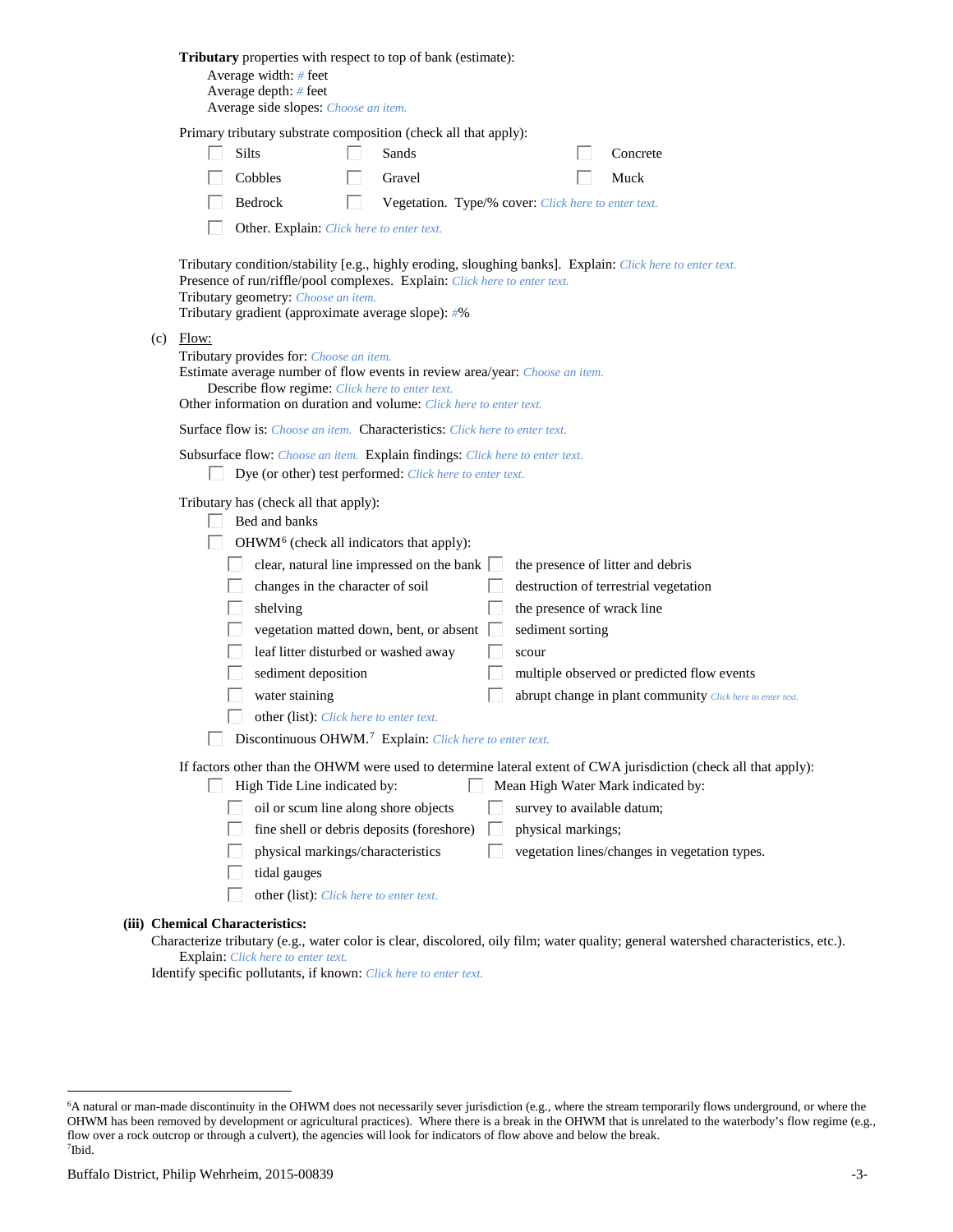# **(iv) Biological Characteristics. Channel supports (check all that apply):**

- Riparian corridor. Characteristics (type, average width): *Click here to enter text.*
- Wetland fringe. Characteristics: *Click here to enter text.*
- $\Box$  Habitat for:
	- Federally Listed species. Explain findings: *Click here to enter text.*
	- Fish/spawn areas. Explain findings: *Click here to enter text.*
	- Other environmentally-sensitive species. Explain findings: *Click here to enter text.*
	- $\Box$ Aquatic/wildlife diversity. Explain findings: *Click here to enter text.*

### **2. Characteristics of wetlands adjacent to non-TNW that flow directly or indirectly into TNW**

#### **(i) Physical Characteristics:**

(a) General Wetland Characteristics: Properties: Wetland size: *#* acres Wetland type. Explain: *Click here to enter text.* Wetland quality. Explain: *Click here to enter text.* Project wetlands cross or serve as state boundaries. Explain: *Click here to enter text.*

(b) General Flow Relationship with Non-TNW:

Flow is: *Choose an item.* Explain: *Click here to enter text.*

Surface flow is: *Choose an item.* Characteristics: *Click here to enter text.*

Subsurface flow: *Choose an item.* Explain findings: *Click here to enter text.*

- Dye (or other) test performed: *Click here to enter text.*
- (c) Wetland Adjacency Determination with Non-TNW:
	- Directly abutting П.
	- П. Not directly abutting
		- П. Discrete wetland hydrologic connection. Explain: *Click here to enter text.*
		- П. Ecological connection. Explain: *Click here to enter text.*
		- П. Separated by berm/barrier. Explain: *Click here to enter text.*
- (d) Proximity (Relationship) to TNW

Project wetlands are *Choose an item.* river miles from TNW. Project waters are *Choose an item.* aerial (straight) miles from TNW. Flow is from: *Choose an item.* Estimate approximate location of wetland as within the *Choose an item.* floodplain.

#### **(ii) Chemical Characteristics:**

Characterize wetland system (e.g., water color is clear, brown, oil film on surface; water quality; general watershed characteristics; etc.). Explain: *Click here to enter text.*

Identify specific pollutants, if known: *Click here to enter text.*

## **(iii) Biological Characteristics. Wetland supports (check all that apply):**

- Riparian buffer. Characteristics (type, average width): *Click here to enter text.*
	- Vegetation type/percent cover. Explain: *Click here to enter text.*
	- Habitat for:
		- Federally Listed species. Explain findings: *Click here to enter text*.
		- Fish/spawn areas. Explain findings: *Click here to enter text.*
		- Other environmentally-sensitive species. Explain findings: *Click here to enter text.*  $\Box$
		- $\Box$ Aquatic/wildlife diversity. Explain findings: *Click here to enter text.*

# **3. Characteristics of all wetlands adjacent to the tributary (if any)**

All wetland(s) being considered in the cumulative analysis: *Choose an item.* Approximately (*#*) acres in total are being considered in the cumulative analysis.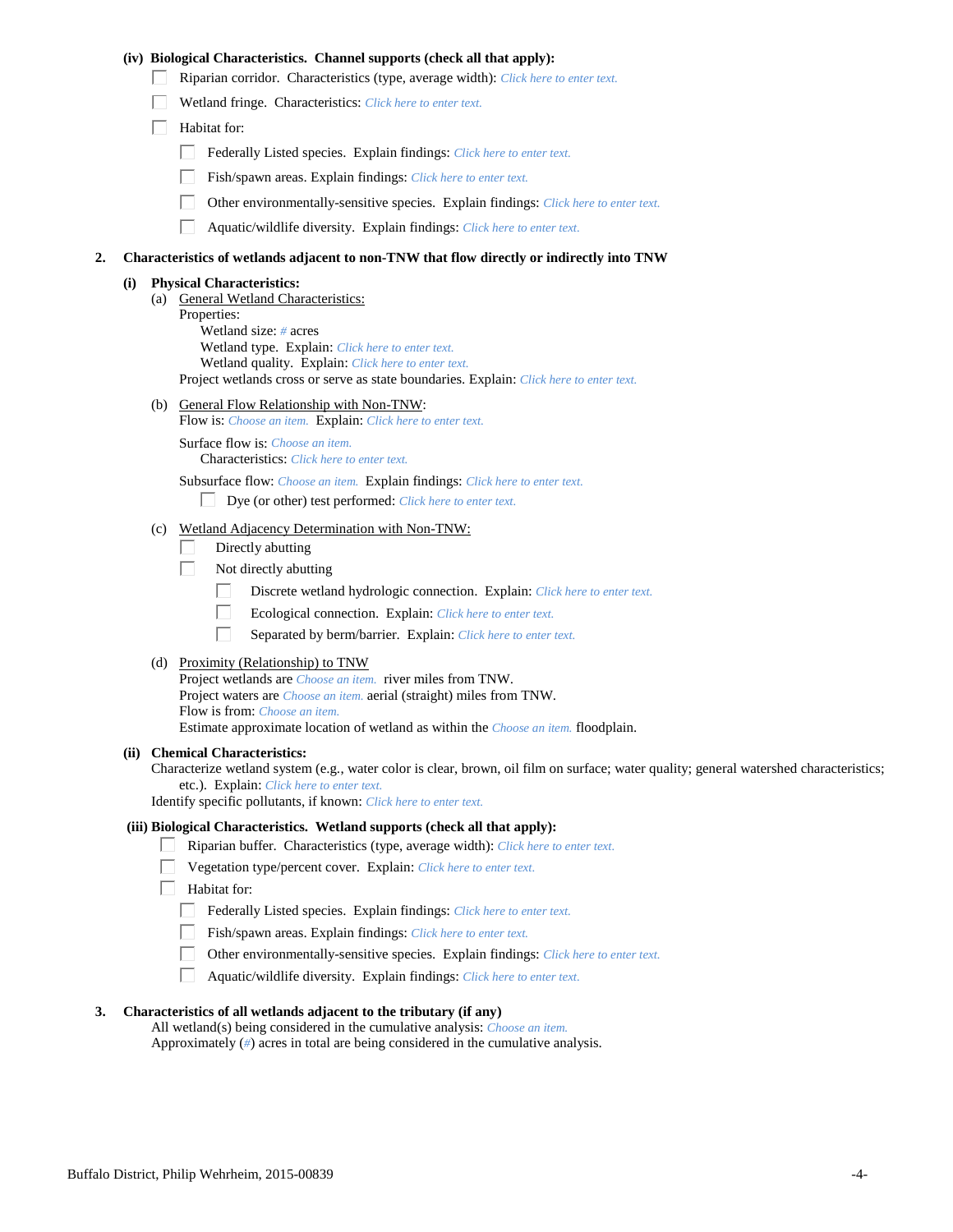For each wetland, specify the following:

| Directly abuts? $(Y/N)$ | Size (in acres) | Directly abuts? $(Y/N)$ | Size (in acres) |
|-------------------------|-----------------|-------------------------|-----------------|
|                         |                 |                         |                 |
| V/N                     |                 | Y/N                     |                 |
| V/N                     |                 | Y/N                     |                 |
|                         |                 | Y/N                     |                 |

Summarize overall biological, chemical and physical functions being performed: *Click here to enter text.*

# **C. SIGNIFICANT NEXUS DETERMINATION**

**A significant nexus analysis will assess the flow characteristics and functions of the tributary itself and the functions performed by any wetlands adjacent to the tributary to determine if they significantly affect the chemical, physical, and biological integrity of a TNW. For each of the following situations, a significant nexus exists if the tributary, in combination with all of its adjacent wetlands, has more than a speculative or insubstantial effect on the chemical, physical and/or biological integrity of a TNW. Considerations when evaluating significant nexus include, but are not limited to the volume, duration, and frequency of the flow of water in the tributary and its proximity to a TNW, and the functions performed by the tributary and all its adjacent wetlands. It is not appropriate to determine significant nexus based solely on any specific threshold of distance (e.g. between a tributary and its adjacent wetland or between a tributary and the TNW). Similarly, the fact an adjacent wetland lies within or outside of a floodplain is not solely determinative of significant nexus.** 

## **Draw connections between the features documented and the effects on the TNW, as identified in the** *Rapanos* **Guidance and discussed in the Instructional Guidebook. Factors to consider include, for example:**

- Does the tributary, in combination with its adjacent wetlands (if any), have the capacity to carry pollutants or flood waters to TNWs, or to reduce the amount of pollutants or flood waters reaching a TNW?
- Does the tributary, in combination with its adjacent wetlands (if any), provide habitat and lifecycle support functions for fish and other species, such as feeding, nesting, spawning, or rearing young for species that are present in the TNW?
- Does the tributary, in combination with its adjacent wetlands (if any), have the capacity to transfer nutrients and organic carbon that support downstream foodwebs?
- Does the tributary, in combination with its adjacent wetlands (if any), have other relationships to the physical, chemical, or biological integrity of the TNW?

## *Note: the above list of considerations is not inclusive and other functions observed or known to occur should be documented below:*

- **1. Significant nexus findings for non-RPW that has no adjacent wetlands and flows directly or indirectly into TNWs.** Explain findings of presence or absence of significant nexus below, based on the tributary itself, then go to Section III.D: *Click here to enter text.*
- **2. Significant nexus findings for non-RPW and its adjacent wetlands, where the non-RPW flows directly or indirectly into TNWs.**  Explain findings of presence or absence of significant nexus below, based on the tributary in combination with all of its adjacent wetlands, then go to Section III.D: *Click here to enter text.*
- **3. Significant nexus findings for wetlands adjacent to an RPW but that do not directly abut the RPW.** Explain findings of presence or absence of significant nexus below, based on the tributary in combination with all of its adjacent wetlands, then go to Section III.D: *Click here to enter text.*

# **D. DETERMINATIONS OF JURISDICTIONAL FINDINGS. THE SUBJECT WATERS/WETLANDS ARE (CHECK ALL THAT APPLY):**

- **1. TNWs and Adjacent Wetlands.** Check all that apply and provide size estimates in review area:
	- TNWs: *#* linear feet *#* width (ft), Or, *#* acres.
	- $\Box$ Wetlands adjacent to TNWs: *#* acres.
- **2. RPWs that flow directly or indirectly into TNWs.**
	- $\triangledown$  Tributaries of TNWs where tributaries typically flow year-round are jurisdictional. Provide data and rationale indicating that tributary is perennial: Canandaigua Lake shows up as a perennial waterway on the Canandaigua Lake, New York, USGS Quadrangle Map. Canandaigua Lake flows into the Canandaigua Outlet, which flows directly into the Erie Barge Canal, which is a Traditional Navigable Waterway.
	- Tributaries of TNW where tributaries have continuous flow "seasonally" (e.g., typically three months each year) are jurisdictional. Data supporting this conclusion is provided at Section III.B. Provide rationale indicating that tributary flows seasonally: *Click here to enter text.*.

Provide estimates for jurisdictional waters in the review area (check all that apply):

- $\triangledown$  Tributary waters: 24 linear feet # width (ft).
- Other non-wetland waters: *#* acres.

Identify type(s) of waters: *Click here to enter text.*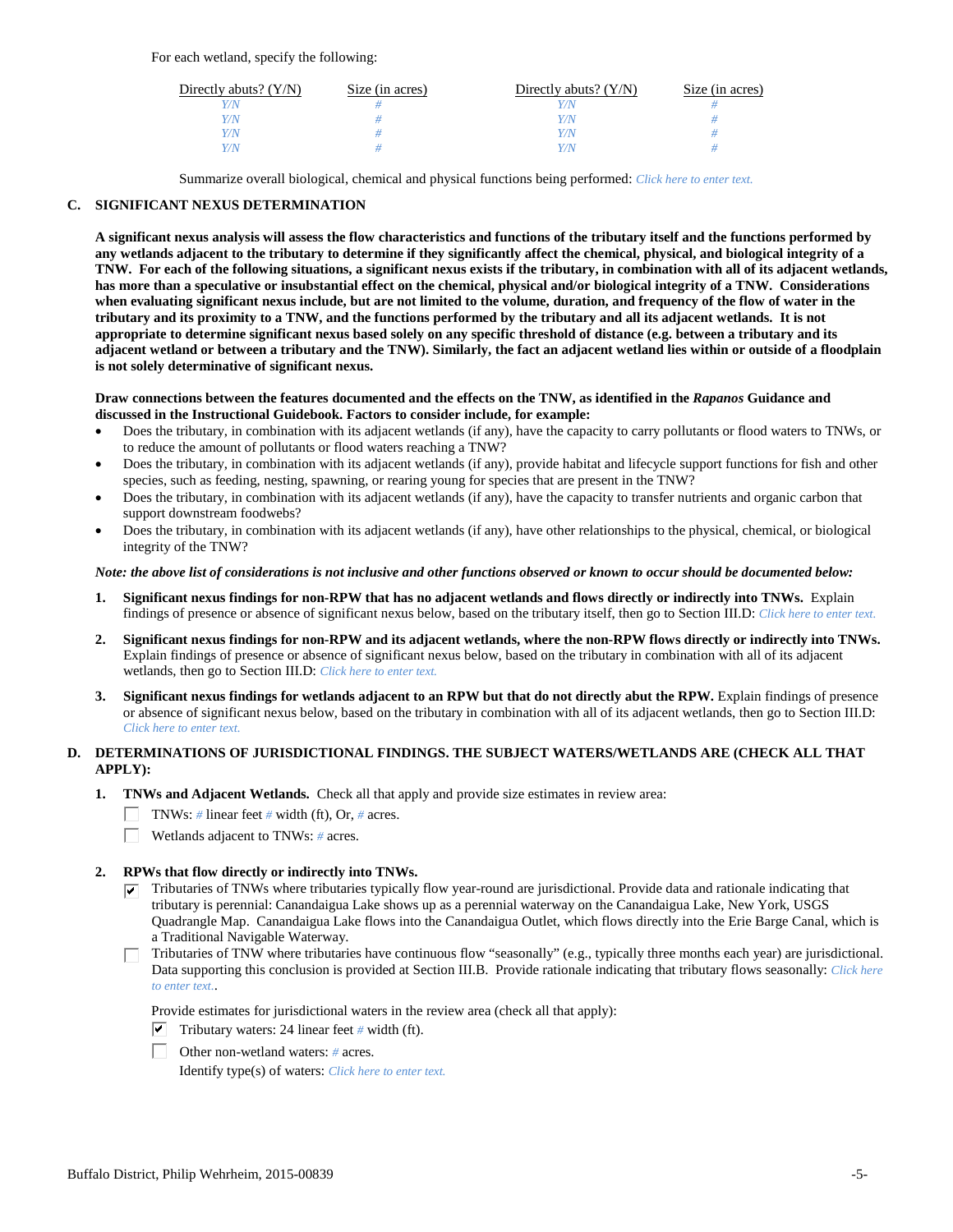## **3. Non-RPWs[8](#page-5-0) that flow directly or indirectly into TNWs.**

Waterbody that is not a TNW or an RPW, but flows directly or indirectly into a TNW, and it has a significant nexus with a TNW is jurisdictional. Data supporting this conclusion is provided at Section III.C.

Provide estimates for jurisdictional waters within the review area (check all that apply):

- Tributary waters: *#* linear feet *#* width (ft).  $\mathbf{L}$
- Other non-wetland waters: *#* acres.
	- Identify type(s) of waters: *Click here to enter text.*

## **4. Wetlands directly abutting an RPW that flow directly or indirectly into TNWs.**

- ГT. Wetlands directly abut RPW and thus are jurisdictional as adjacent wetlands.
	- Wetlands directly abutting an RPW where tributaries typically flow year-round. Provide data and rationale indicating that tributary is perennial in Section III.D.2, above. Provide rationale indicating that wetland is directly abutting an RPW: *Click here to enter text.*

Wetlands directly abutting an RPW where tributaries typically flow "seasonally." Provide data indicating that tributary is seasonal in Section III.B and rationale in Section III.D.2, above. Provide rationale indicating that wetland is directly abutting an RPW: *Click here to enter text.*

Provide acreage estimates for jurisdictional wetlands in the review area: *#* acres.

## **5. Wetlands adjacent to but not directly abutting an RPW that flow directly or indirectly into TNWs.**

Wetlands that do not directly abut an RPW, but when considered in combination with the tributary to which they are П adjacent and with similarly situated adjacent wetlands, have a significant nexus with a TNW are jurisidictional. Data supporting this conclusion is provided at Section III.C.

Provide acreage estimates for jurisdictional wetlands in the review area: *#* acres.

## **6. Wetlands adjacent to non-RPWs that flow directly or indirectly into TNWs.**

Wetlands adjacent to such waters, and have when considered in combination with the tributary to which they are adjacent П and with similarly situated adjacent wetlands, have a significant nexus with a TNW are jurisdictional. Data supporting this conclusion is provided at Section III.C.

Provide estimates for jurisdictional wetlands in the review area: *#* acres.

# **7. Impoundments of jurisdictional waters. [9](#page-5-1)**

As a general rule, the impoundment of a jurisdictional tributary remains jurisdictional.

- Demonstrate that impoundment was created from "waters of the U.S.," or
- Demonstrate that water meets the criteria for one of the categories presented above (1-6), or
- Demonstrate that water is isolated with a nexus to commerce (see E below). Г

# **E. ISOLATED [INTERSTATE OR INTRA-STATE] WATERS, INCLUDING ISOLATED WETLANDS, THE USE, DEGRADATION OR DESTRUCTION OF WHICH COULD AFFECT INTERSTATE COMMERCE, INCLUDING ANY SUCH WATERS (CHECK ALL THAT APPLY):[10](#page-5-2)**

- L. which are or could be used by interstate or foreign travelers for recreational or other purposes.
- from which fish or shellfish are or could be taken and sold in interstate or foreign commerce.
- which are or could be used for industrial purposes by industries in interstate commerce. П.
- Г Interstate isolated waters.Explain: *Click here to enter text.*
- П Other factors.Explain: *Click here to enter text.*

## **Identify water body and summarize rationale supporting determination:** *Click here to enter text.*

Provide estimates for jurisdictional waters in the review area (check all that apply):

- Tributary waters: *#* linear feet *#* width (ft).
- Other non-wetland waters: *#* acres.

Identify type(s) of waters: *Click here to enter text.*

Wetlands: *#* acres.

<span id="page-5-0"></span> $\frac{1}{8}$ See Footnote # 3.

<sup>&</sup>lt;sup>9</sup> To complete the analysis refer to the key in Section III.D.6 of the Instructional Guidebook.

<span id="page-5-2"></span><span id="page-5-1"></span><sup>&</sup>lt;sup>10</sup> Prior to asserting or declining CWA jurisdiction based solely on this category, Corps Districts will elevate the action to Corps and EPA HQ for review consistent with the process described in the Corps/EPA *Memorandum Regarding CWA Act Jurisdiction Following Rapanos.*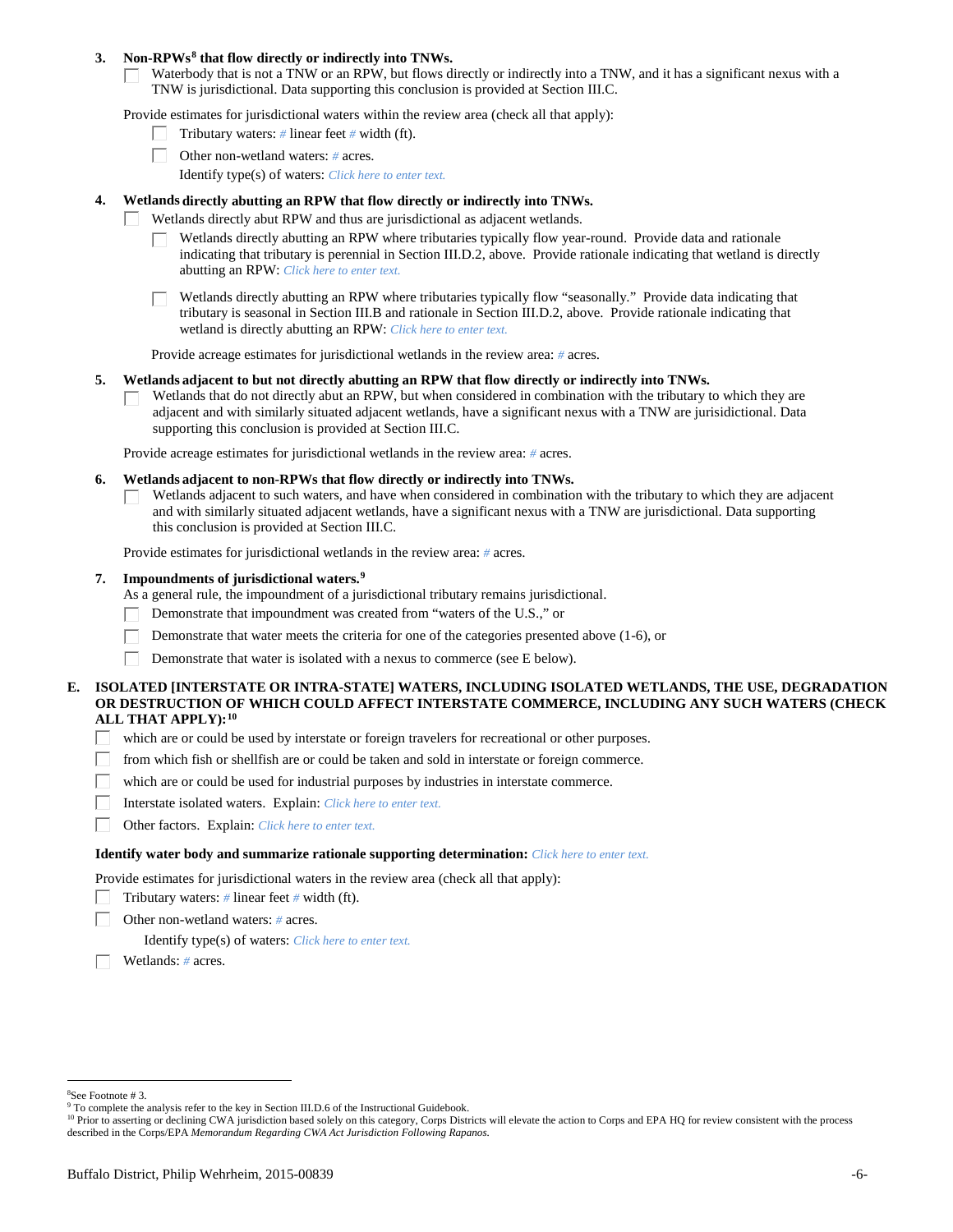| If potential wetlands were assessed within the review area, these areas did not meet the criteria in the 1987 Corps of Engineers<br>Wetland Delineation Manual and/or appropriate Regional Supplements.<br>Review area included isolated waters with no substantial nexus to interstate (or foreign) commerce.<br>L<br>Prior to the Jan 2001 Supreme Court decision in "SWANCC," the review area would have been regulated based solely on the<br>"Migratory Bird Rule" (MBR).<br>Ш<br>Waters do not meet the "Significant Nexus" standard, where such a finding is required for jurisdiction. Explain: Click here to enter text.<br>П<br>Other: (explain, if not covered above): Click here to enter text.<br>Provide acreage estimates for non-jurisdictional waters in the review area, where the sole potential basis of jurisdiction is the MBR factors<br>(i.e., presence of migratory birds, presence of endangered species, use of water for irrigated agriculture), using best professional judgment<br>(check all that apply):<br>Non-wetland waters (i.e., rivers, streams): # linear feet # width (ft).<br>Lakes/ponds: $# \, \text{acres.}$<br>Other non-wetland waters: # acres. List type of aquatic resource: Click here to enter text<br>Wetlands: # acres.<br>Provide acreage estimates for non-jurisdictional waters in the review area that do not meet the "Significant Nexus" standard, where such a<br>finding is required for jurisdiction (check all that apply):<br>Non-wetland waters (i.e., rivers, streams): $\#$ linear feet $\#$ width (ft).<br>Lakes/ponds: $# \, \text{acres.}$<br>Other non-wetland waters: # acres. List type of aquatic resource: Click here to enter text<br>Wetlands: # acres.<br><b>SECTION IV: DATA SOURCES.</b><br>A. SUPPORTING DATA. Data reviewed for JD (check all that apply - checked items shall be included in case file and, where checked and<br>requested, appropriately reference sources below):<br>Maps, plans, plots or plat submitted by or on behalf of the applicant/consultant: Location Map Supplied by the Applicant.<br>Data sheets prepared/submitted by or on behalf of the applicant/consultant.<br>Office concurs with data sheets/delineation report.<br>Office does not concur with data sheets/delineation report.<br>Data sheets prepared by the Corps: Click here to enter text.<br>Corps navigable waters' study: Click here to enter text.<br>U.S. Geological Survey Hydrologic Atlas: Click here to enter text.<br>USGS NHD data.<br>USGS 8 and 12 digit HUC maps.<br>U.S. Geological Survey map(s). Cite scale & quad name: Canandaigua Lake, New York, USGS Quadrangle Map, Scale is 1:24,000.<br>∣✔<br>USDA Natural Resources Conservation Service Soil Survey. Citation: Click here to enter text.<br>National wetlands inventory map(s). Cite name: Click here to enter text.<br>State/Local wetland inventory map(s): Click here to enter text.<br>FEMA/FIRM maps: Click here to enter text.<br>100-year Floodplain Elevation is: Click here to enter text. (National Geodetic Vertical Datum of 1929)<br>Photographs: $\Box$<br>Aerial (Name & Date): Click here to enter text.<br>⊽<br>Other (Name & Date): Ground Level Photographs Supplied by the Applicant.<br>or $\overline{\mathbf{v}}$<br>Previous determination(s). File no. and date of response letter: Click here to enter text.<br>Applicable/supporting case law: Click here to enter text. | Е. | NON-JURISDICTIONAL WATERS, INCLUDING WETLANDS (CHECK ALL THAT APPLY):  |
|-------------------------------------------------------------------------------------------------------------------------------------------------------------------------------------------------------------------------------------------------------------------------------------------------------------------------------------------------------------------------------------------------------------------------------------------------------------------------------------------------------------------------------------------------------------------------------------------------------------------------------------------------------------------------------------------------------------------------------------------------------------------------------------------------------------------------------------------------------------------------------------------------------------------------------------------------------------------------------------------------------------------------------------------------------------------------------------------------------------------------------------------------------------------------------------------------------------------------------------------------------------------------------------------------------------------------------------------------------------------------------------------------------------------------------------------------------------------------------------------------------------------------------------------------------------------------------------------------------------------------------------------------------------------------------------------------------------------------------------------------------------------------------------------------------------------------------------------------------------------------------------------------------------------------------------------------------------------------------------------------------------------------------------------------------------------------------------------------------------------------------------------------------------------------------------------------------------------------------------------------------------------------------------------------------------------------------------------------------------------------------------------------------------------------------------------------------------------------------------------------------------------------------------------------------------------------------------------------------------------------------------------------------------------------------------------------------------------------------------------------------------------------------------------------------------------------------------------------------------------------------------------------------------------------------------------------------------------------------------------------------------------------------------------------------------------------------------------------------------------------------------------------------------------------------------------------------------------------------------------------------------------------------------------------------------------------------------------------------------------------------------------------------------------------------------------------------------|----|------------------------------------------------------------------------|
|                                                                                                                                                                                                                                                                                                                                                                                                                                                                                                                                                                                                                                                                                                                                                                                                                                                                                                                                                                                                                                                                                                                                                                                                                                                                                                                                                                                                                                                                                                                                                                                                                                                                                                                                                                                                                                                                                                                                                                                                                                                                                                                                                                                                                                                                                                                                                                                                                                                                                                                                                                                                                                                                                                                                                                                                                                                                                                                                                                                                                                                                                                                                                                                                                                                                                                                                                                                                                                                             |    |                                                                        |
|                                                                                                                                                                                                                                                                                                                                                                                                                                                                                                                                                                                                                                                                                                                                                                                                                                                                                                                                                                                                                                                                                                                                                                                                                                                                                                                                                                                                                                                                                                                                                                                                                                                                                                                                                                                                                                                                                                                                                                                                                                                                                                                                                                                                                                                                                                                                                                                                                                                                                                                                                                                                                                                                                                                                                                                                                                                                                                                                                                                                                                                                                                                                                                                                                                                                                                                                                                                                                                                             |    |                                                                        |
|                                                                                                                                                                                                                                                                                                                                                                                                                                                                                                                                                                                                                                                                                                                                                                                                                                                                                                                                                                                                                                                                                                                                                                                                                                                                                                                                                                                                                                                                                                                                                                                                                                                                                                                                                                                                                                                                                                                                                                                                                                                                                                                                                                                                                                                                                                                                                                                                                                                                                                                                                                                                                                                                                                                                                                                                                                                                                                                                                                                                                                                                                                                                                                                                                                                                                                                                                                                                                                                             |    |                                                                        |
|                                                                                                                                                                                                                                                                                                                                                                                                                                                                                                                                                                                                                                                                                                                                                                                                                                                                                                                                                                                                                                                                                                                                                                                                                                                                                                                                                                                                                                                                                                                                                                                                                                                                                                                                                                                                                                                                                                                                                                                                                                                                                                                                                                                                                                                                                                                                                                                                                                                                                                                                                                                                                                                                                                                                                                                                                                                                                                                                                                                                                                                                                                                                                                                                                                                                                                                                                                                                                                                             |    |                                                                        |
|                                                                                                                                                                                                                                                                                                                                                                                                                                                                                                                                                                                                                                                                                                                                                                                                                                                                                                                                                                                                                                                                                                                                                                                                                                                                                                                                                                                                                                                                                                                                                                                                                                                                                                                                                                                                                                                                                                                                                                                                                                                                                                                                                                                                                                                                                                                                                                                                                                                                                                                                                                                                                                                                                                                                                                                                                                                                                                                                                                                                                                                                                                                                                                                                                                                                                                                                                                                                                                                             |    |                                                                        |
|                                                                                                                                                                                                                                                                                                                                                                                                                                                                                                                                                                                                                                                                                                                                                                                                                                                                                                                                                                                                                                                                                                                                                                                                                                                                                                                                                                                                                                                                                                                                                                                                                                                                                                                                                                                                                                                                                                                                                                                                                                                                                                                                                                                                                                                                                                                                                                                                                                                                                                                                                                                                                                                                                                                                                                                                                                                                                                                                                                                                                                                                                                                                                                                                                                                                                                                                                                                                                                                             |    |                                                                        |
|                                                                                                                                                                                                                                                                                                                                                                                                                                                                                                                                                                                                                                                                                                                                                                                                                                                                                                                                                                                                                                                                                                                                                                                                                                                                                                                                                                                                                                                                                                                                                                                                                                                                                                                                                                                                                                                                                                                                                                                                                                                                                                                                                                                                                                                                                                                                                                                                                                                                                                                                                                                                                                                                                                                                                                                                                                                                                                                                                                                                                                                                                                                                                                                                                                                                                                                                                                                                                                                             |    |                                                                        |
|                                                                                                                                                                                                                                                                                                                                                                                                                                                                                                                                                                                                                                                                                                                                                                                                                                                                                                                                                                                                                                                                                                                                                                                                                                                                                                                                                                                                                                                                                                                                                                                                                                                                                                                                                                                                                                                                                                                                                                                                                                                                                                                                                                                                                                                                                                                                                                                                                                                                                                                                                                                                                                                                                                                                                                                                                                                                                                                                                                                                                                                                                                                                                                                                                                                                                                                                                                                                                                                             |    |                                                                        |
|                                                                                                                                                                                                                                                                                                                                                                                                                                                                                                                                                                                                                                                                                                                                                                                                                                                                                                                                                                                                                                                                                                                                                                                                                                                                                                                                                                                                                                                                                                                                                                                                                                                                                                                                                                                                                                                                                                                                                                                                                                                                                                                                                                                                                                                                                                                                                                                                                                                                                                                                                                                                                                                                                                                                                                                                                                                                                                                                                                                                                                                                                                                                                                                                                                                                                                                                                                                                                                                             |    |                                                                        |
|                                                                                                                                                                                                                                                                                                                                                                                                                                                                                                                                                                                                                                                                                                                                                                                                                                                                                                                                                                                                                                                                                                                                                                                                                                                                                                                                                                                                                                                                                                                                                                                                                                                                                                                                                                                                                                                                                                                                                                                                                                                                                                                                                                                                                                                                                                                                                                                                                                                                                                                                                                                                                                                                                                                                                                                                                                                                                                                                                                                                                                                                                                                                                                                                                                                                                                                                                                                                                                                             |    |                                                                        |
|                                                                                                                                                                                                                                                                                                                                                                                                                                                                                                                                                                                                                                                                                                                                                                                                                                                                                                                                                                                                                                                                                                                                                                                                                                                                                                                                                                                                                                                                                                                                                                                                                                                                                                                                                                                                                                                                                                                                                                                                                                                                                                                                                                                                                                                                                                                                                                                                                                                                                                                                                                                                                                                                                                                                                                                                                                                                                                                                                                                                                                                                                                                                                                                                                                                                                                                                                                                                                                                             |    |                                                                        |
|                                                                                                                                                                                                                                                                                                                                                                                                                                                                                                                                                                                                                                                                                                                                                                                                                                                                                                                                                                                                                                                                                                                                                                                                                                                                                                                                                                                                                                                                                                                                                                                                                                                                                                                                                                                                                                                                                                                                                                                                                                                                                                                                                                                                                                                                                                                                                                                                                                                                                                                                                                                                                                                                                                                                                                                                                                                                                                                                                                                                                                                                                                                                                                                                                                                                                                                                                                                                                                                             |    |                                                                        |
|                                                                                                                                                                                                                                                                                                                                                                                                                                                                                                                                                                                                                                                                                                                                                                                                                                                                                                                                                                                                                                                                                                                                                                                                                                                                                                                                                                                                                                                                                                                                                                                                                                                                                                                                                                                                                                                                                                                                                                                                                                                                                                                                                                                                                                                                                                                                                                                                                                                                                                                                                                                                                                                                                                                                                                                                                                                                                                                                                                                                                                                                                                                                                                                                                                                                                                                                                                                                                                                             |    |                                                                        |
|                                                                                                                                                                                                                                                                                                                                                                                                                                                                                                                                                                                                                                                                                                                                                                                                                                                                                                                                                                                                                                                                                                                                                                                                                                                                                                                                                                                                                                                                                                                                                                                                                                                                                                                                                                                                                                                                                                                                                                                                                                                                                                                                                                                                                                                                                                                                                                                                                                                                                                                                                                                                                                                                                                                                                                                                                                                                                                                                                                                                                                                                                                                                                                                                                                                                                                                                                                                                                                                             |    |                                                                        |
|                                                                                                                                                                                                                                                                                                                                                                                                                                                                                                                                                                                                                                                                                                                                                                                                                                                                                                                                                                                                                                                                                                                                                                                                                                                                                                                                                                                                                                                                                                                                                                                                                                                                                                                                                                                                                                                                                                                                                                                                                                                                                                                                                                                                                                                                                                                                                                                                                                                                                                                                                                                                                                                                                                                                                                                                                                                                                                                                                                                                                                                                                                                                                                                                                                                                                                                                                                                                                                                             |    |                                                                        |
|                                                                                                                                                                                                                                                                                                                                                                                                                                                                                                                                                                                                                                                                                                                                                                                                                                                                                                                                                                                                                                                                                                                                                                                                                                                                                                                                                                                                                                                                                                                                                                                                                                                                                                                                                                                                                                                                                                                                                                                                                                                                                                                                                                                                                                                                                                                                                                                                                                                                                                                                                                                                                                                                                                                                                                                                                                                                                                                                                                                                                                                                                                                                                                                                                                                                                                                                                                                                                                                             |    |                                                                        |
|                                                                                                                                                                                                                                                                                                                                                                                                                                                                                                                                                                                                                                                                                                                                                                                                                                                                                                                                                                                                                                                                                                                                                                                                                                                                                                                                                                                                                                                                                                                                                                                                                                                                                                                                                                                                                                                                                                                                                                                                                                                                                                                                                                                                                                                                                                                                                                                                                                                                                                                                                                                                                                                                                                                                                                                                                                                                                                                                                                                                                                                                                                                                                                                                                                                                                                                                                                                                                                                             |    |                                                                        |
|                                                                                                                                                                                                                                                                                                                                                                                                                                                                                                                                                                                                                                                                                                                                                                                                                                                                                                                                                                                                                                                                                                                                                                                                                                                                                                                                                                                                                                                                                                                                                                                                                                                                                                                                                                                                                                                                                                                                                                                                                                                                                                                                                                                                                                                                                                                                                                                                                                                                                                                                                                                                                                                                                                                                                                                                                                                                                                                                                                                                                                                                                                                                                                                                                                                                                                                                                                                                                                                             |    |                                                                        |
|                                                                                                                                                                                                                                                                                                                                                                                                                                                                                                                                                                                                                                                                                                                                                                                                                                                                                                                                                                                                                                                                                                                                                                                                                                                                                                                                                                                                                                                                                                                                                                                                                                                                                                                                                                                                                                                                                                                                                                                                                                                                                                                                                                                                                                                                                                                                                                                                                                                                                                                                                                                                                                                                                                                                                                                                                                                                                                                                                                                                                                                                                                                                                                                                                                                                                                                                                                                                                                                             |    |                                                                        |
|                                                                                                                                                                                                                                                                                                                                                                                                                                                                                                                                                                                                                                                                                                                                                                                                                                                                                                                                                                                                                                                                                                                                                                                                                                                                                                                                                                                                                                                                                                                                                                                                                                                                                                                                                                                                                                                                                                                                                                                                                                                                                                                                                                                                                                                                                                                                                                                                                                                                                                                                                                                                                                                                                                                                                                                                                                                                                                                                                                                                                                                                                                                                                                                                                                                                                                                                                                                                                                                             |    |                                                                        |
|                                                                                                                                                                                                                                                                                                                                                                                                                                                                                                                                                                                                                                                                                                                                                                                                                                                                                                                                                                                                                                                                                                                                                                                                                                                                                                                                                                                                                                                                                                                                                                                                                                                                                                                                                                                                                                                                                                                                                                                                                                                                                                                                                                                                                                                                                                                                                                                                                                                                                                                                                                                                                                                                                                                                                                                                                                                                                                                                                                                                                                                                                                                                                                                                                                                                                                                                                                                                                                                             |    |                                                                        |
|                                                                                                                                                                                                                                                                                                                                                                                                                                                                                                                                                                                                                                                                                                                                                                                                                                                                                                                                                                                                                                                                                                                                                                                                                                                                                                                                                                                                                                                                                                                                                                                                                                                                                                                                                                                                                                                                                                                                                                                                                                                                                                                                                                                                                                                                                                                                                                                                                                                                                                                                                                                                                                                                                                                                                                                                                                                                                                                                                                                                                                                                                                                                                                                                                                                                                                                                                                                                                                                             |    |                                                                        |
|                                                                                                                                                                                                                                                                                                                                                                                                                                                                                                                                                                                                                                                                                                                                                                                                                                                                                                                                                                                                                                                                                                                                                                                                                                                                                                                                                                                                                                                                                                                                                                                                                                                                                                                                                                                                                                                                                                                                                                                                                                                                                                                                                                                                                                                                                                                                                                                                                                                                                                                                                                                                                                                                                                                                                                                                                                                                                                                                                                                                                                                                                                                                                                                                                                                                                                                                                                                                                                                             |    |                                                                        |
|                                                                                                                                                                                                                                                                                                                                                                                                                                                                                                                                                                                                                                                                                                                                                                                                                                                                                                                                                                                                                                                                                                                                                                                                                                                                                                                                                                                                                                                                                                                                                                                                                                                                                                                                                                                                                                                                                                                                                                                                                                                                                                                                                                                                                                                                                                                                                                                                                                                                                                                                                                                                                                                                                                                                                                                                                                                                                                                                                                                                                                                                                                                                                                                                                                                                                                                                                                                                                                                             |    |                                                                        |
|                                                                                                                                                                                                                                                                                                                                                                                                                                                                                                                                                                                                                                                                                                                                                                                                                                                                                                                                                                                                                                                                                                                                                                                                                                                                                                                                                                                                                                                                                                                                                                                                                                                                                                                                                                                                                                                                                                                                                                                                                                                                                                                                                                                                                                                                                                                                                                                                                                                                                                                                                                                                                                                                                                                                                                                                                                                                                                                                                                                                                                                                                                                                                                                                                                                                                                                                                                                                                                                             |    |                                                                        |
|                                                                                                                                                                                                                                                                                                                                                                                                                                                                                                                                                                                                                                                                                                                                                                                                                                                                                                                                                                                                                                                                                                                                                                                                                                                                                                                                                                                                                                                                                                                                                                                                                                                                                                                                                                                                                                                                                                                                                                                                                                                                                                                                                                                                                                                                                                                                                                                                                                                                                                                                                                                                                                                                                                                                                                                                                                                                                                                                                                                                                                                                                                                                                                                                                                                                                                                                                                                                                                                             |    |                                                                        |
|                                                                                                                                                                                                                                                                                                                                                                                                                                                                                                                                                                                                                                                                                                                                                                                                                                                                                                                                                                                                                                                                                                                                                                                                                                                                                                                                                                                                                                                                                                                                                                                                                                                                                                                                                                                                                                                                                                                                                                                                                                                                                                                                                                                                                                                                                                                                                                                                                                                                                                                                                                                                                                                                                                                                                                                                                                                                                                                                                                                                                                                                                                                                                                                                                                                                                                                                                                                                                                                             |    |                                                                        |
|                                                                                                                                                                                                                                                                                                                                                                                                                                                                                                                                                                                                                                                                                                                                                                                                                                                                                                                                                                                                                                                                                                                                                                                                                                                                                                                                                                                                                                                                                                                                                                                                                                                                                                                                                                                                                                                                                                                                                                                                                                                                                                                                                                                                                                                                                                                                                                                                                                                                                                                                                                                                                                                                                                                                                                                                                                                                                                                                                                                                                                                                                                                                                                                                                                                                                                                                                                                                                                                             |    |                                                                        |
|                                                                                                                                                                                                                                                                                                                                                                                                                                                                                                                                                                                                                                                                                                                                                                                                                                                                                                                                                                                                                                                                                                                                                                                                                                                                                                                                                                                                                                                                                                                                                                                                                                                                                                                                                                                                                                                                                                                                                                                                                                                                                                                                                                                                                                                                                                                                                                                                                                                                                                                                                                                                                                                                                                                                                                                                                                                                                                                                                                                                                                                                                                                                                                                                                                                                                                                                                                                                                                                             |    |                                                                        |
|                                                                                                                                                                                                                                                                                                                                                                                                                                                                                                                                                                                                                                                                                                                                                                                                                                                                                                                                                                                                                                                                                                                                                                                                                                                                                                                                                                                                                                                                                                                                                                                                                                                                                                                                                                                                                                                                                                                                                                                                                                                                                                                                                                                                                                                                                                                                                                                                                                                                                                                                                                                                                                                                                                                                                                                                                                                                                                                                                                                                                                                                                                                                                                                                                                                                                                                                                                                                                                                             |    |                                                                        |
|                                                                                                                                                                                                                                                                                                                                                                                                                                                                                                                                                                                                                                                                                                                                                                                                                                                                                                                                                                                                                                                                                                                                                                                                                                                                                                                                                                                                                                                                                                                                                                                                                                                                                                                                                                                                                                                                                                                                                                                                                                                                                                                                                                                                                                                                                                                                                                                                                                                                                                                                                                                                                                                                                                                                                                                                                                                                                                                                                                                                                                                                                                                                                                                                                                                                                                                                                                                                                                                             |    |                                                                        |
|                                                                                                                                                                                                                                                                                                                                                                                                                                                                                                                                                                                                                                                                                                                                                                                                                                                                                                                                                                                                                                                                                                                                                                                                                                                                                                                                                                                                                                                                                                                                                                                                                                                                                                                                                                                                                                                                                                                                                                                                                                                                                                                                                                                                                                                                                                                                                                                                                                                                                                                                                                                                                                                                                                                                                                                                                                                                                                                                                                                                                                                                                                                                                                                                                                                                                                                                                                                                                                                             |    |                                                                        |
|                                                                                                                                                                                                                                                                                                                                                                                                                                                                                                                                                                                                                                                                                                                                                                                                                                                                                                                                                                                                                                                                                                                                                                                                                                                                                                                                                                                                                                                                                                                                                                                                                                                                                                                                                                                                                                                                                                                                                                                                                                                                                                                                                                                                                                                                                                                                                                                                                                                                                                                                                                                                                                                                                                                                                                                                                                                                                                                                                                                                                                                                                                                                                                                                                                                                                                                                                                                                                                                             |    |                                                                        |
|                                                                                                                                                                                                                                                                                                                                                                                                                                                                                                                                                                                                                                                                                                                                                                                                                                                                                                                                                                                                                                                                                                                                                                                                                                                                                                                                                                                                                                                                                                                                                                                                                                                                                                                                                                                                                                                                                                                                                                                                                                                                                                                                                                                                                                                                                                                                                                                                                                                                                                                                                                                                                                                                                                                                                                                                                                                                                                                                                                                                                                                                                                                                                                                                                                                                                                                                                                                                                                                             |    |                                                                        |
|                                                                                                                                                                                                                                                                                                                                                                                                                                                                                                                                                                                                                                                                                                                                                                                                                                                                                                                                                                                                                                                                                                                                                                                                                                                                                                                                                                                                                                                                                                                                                                                                                                                                                                                                                                                                                                                                                                                                                                                                                                                                                                                                                                                                                                                                                                                                                                                                                                                                                                                                                                                                                                                                                                                                                                                                                                                                                                                                                                                                                                                                                                                                                                                                                                                                                                                                                                                                                                                             |    |                                                                        |
|                                                                                                                                                                                                                                                                                                                                                                                                                                                                                                                                                                                                                                                                                                                                                                                                                                                                                                                                                                                                                                                                                                                                                                                                                                                                                                                                                                                                                                                                                                                                                                                                                                                                                                                                                                                                                                                                                                                                                                                                                                                                                                                                                                                                                                                                                                                                                                                                                                                                                                                                                                                                                                                                                                                                                                                                                                                                                                                                                                                                                                                                                                                                                                                                                                                                                                                                                                                                                                                             |    |                                                                        |
|                                                                                                                                                                                                                                                                                                                                                                                                                                                                                                                                                                                                                                                                                                                                                                                                                                                                                                                                                                                                                                                                                                                                                                                                                                                                                                                                                                                                                                                                                                                                                                                                                                                                                                                                                                                                                                                                                                                                                                                                                                                                                                                                                                                                                                                                                                                                                                                                                                                                                                                                                                                                                                                                                                                                                                                                                                                                                                                                                                                                                                                                                                                                                                                                                                                                                                                                                                                                                                                             |    | Applicable/supporting scientific literature: Click here to enter text. |
|                                                                                                                                                                                                                                                                                                                                                                                                                                                                                                                                                                                                                                                                                                                                                                                                                                                                                                                                                                                                                                                                                                                                                                                                                                                                                                                                                                                                                                                                                                                                                                                                                                                                                                                                                                                                                                                                                                                                                                                                                                                                                                                                                                                                                                                                                                                                                                                                                                                                                                                                                                                                                                                                                                                                                                                                                                                                                                                                                                                                                                                                                                                                                                                                                                                                                                                                                                                                                                                             |    | Other information (please specify): Click here to enter text.          |
|                                                                                                                                                                                                                                                                                                                                                                                                                                                                                                                                                                                                                                                                                                                                                                                                                                                                                                                                                                                                                                                                                                                                                                                                                                                                                                                                                                                                                                                                                                                                                                                                                                                                                                                                                                                                                                                                                                                                                                                                                                                                                                                                                                                                                                                                                                                                                                                                                                                                                                                                                                                                                                                                                                                                                                                                                                                                                                                                                                                                                                                                                                                                                                                                                                                                                                                                                                                                                                                             |    |                                                                        |

# **B. ADDITIONAL COMMENTS TO SUPPORT JD:** *Click here to enter text.*